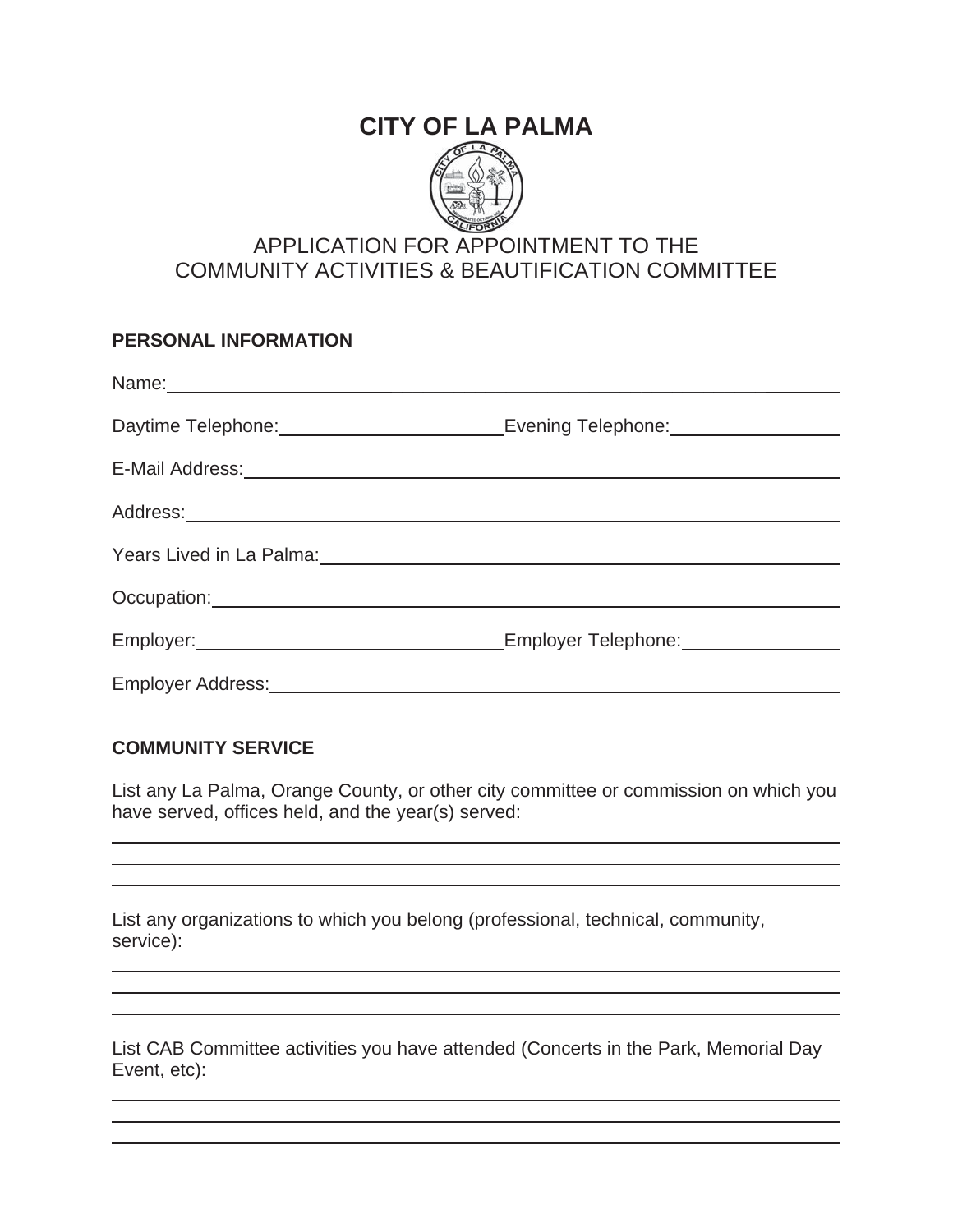# **EDUCATION**

Educational backgrounds/degrees:

Professional or vocational licenses or certificates:

## **AVAILABILITY**

The Community Activities & Beautification Committee meets on the second Tuesday of every month (September-June) and on an as needed basis. Meetings are currently held at 6:30 p.m. at City Hall, 7822 Walker Street, in the Council Chambers.

Please indicate dates and times that you are available for additional meetings, if needed:

|           | Monday | Tuesday   Wednesday   Thursday | Friday |
|-----------|--------|--------------------------------|--------|
| Morning   |        |                                |        |
| Afternoon |        |                                |        |
| Evening   |        |                                |        |

# **EXPERIENCE/INTEREST**

Briefly answer the following questions. Use an additional sheet of paper, if necessary, and attach to the application.

Please describe any educational, vocational, or volunteer experience and/or training you have that qualifies you as an applicant for this position:

 $\overline{\phantom{a}}$  ,  $\overline{\phantom{a}}$  ,  $\overline{\phantom{a}}$  ,  $\overline{\phantom{a}}$  ,  $\overline{\phantom{a}}$  ,  $\overline{\phantom{a}}$  ,  $\overline{\phantom{a}}$  ,  $\overline{\phantom{a}}$  ,  $\overline{\phantom{a}}$  ,  $\overline{\phantom{a}}$  ,  $\overline{\phantom{a}}$  ,  $\overline{\phantom{a}}$  ,  $\overline{\phantom{a}}$  ,  $\overline{\phantom{a}}$  ,  $\overline{\phantom{a}}$  ,  $\overline{\phantom{a}}$ \_\_\_\_\_\_\_\_\_\_\_\_\_\_\_\_\_\_\_\_\_\_\_\_\_\_\_\_\_\_\_\_\_\_\_\_\_\_\_\_\_\_\_\_\_\_\_\_\_\_\_\_\_\_\_\_\_\_\_\_\_\_\_\_\_\_\_\_\_\_ \_\_\_\_\_\_\_\_\_\_\_\_\_\_\_\_\_\_\_\_\_\_\_\_\_\_\_\_\_\_\_\_\_\_\_\_\_\_\_\_\_\_\_\_\_\_\_\_\_\_\_\_\_\_\_\_\_\_\_\_\_\_\_\_\_\_\_\_\_\_

\_\_\_\_\_\_\_\_\_\_\_\_\_\_\_\_\_\_\_\_\_\_\_\_\_\_\_\_\_\_\_\_\_\_\_\_\_\_\_\_\_\_\_\_\_\_\_\_\_\_\_\_\_\_\_\_\_\_\_\_\_\_\_\_\_\_\_\_\_\_

\_\_\_\_\_\_\_\_\_\_\_\_\_\_\_\_\_\_\_\_\_\_\_\_\_\_\_\_\_\_\_\_\_\_\_\_\_\_\_\_\_\_\_\_\_\_\_\_\_\_\_\_\_\_\_\_\_\_\_\_\_\_\_\_\_\_\_\_\_\_ \_\_\_\_\_\_\_\_\_\_\_\_\_\_\_\_\_\_\_\_\_\_\_\_\_\_\_\_\_\_\_\_\_\_\_\_\_\_\_\_\_\_\_\_\_\_\_\_\_\_\_\_\_\_\_\_\_\_\_\_\_\_\_\_\_\_\_\_\_\_

 $\overline{\phantom{a}}$  ,  $\overline{\phantom{a}}$  ,  $\overline{\phantom{a}}$  ,  $\overline{\phantom{a}}$  ,  $\overline{\phantom{a}}$  ,  $\overline{\phantom{a}}$  ,  $\overline{\phantom{a}}$  ,  $\overline{\phantom{a}}$  ,  $\overline{\phantom{a}}$  ,  $\overline{\phantom{a}}$  ,  $\overline{\phantom{a}}$  ,  $\overline{\phantom{a}}$  ,  $\overline{\phantom{a}}$  ,  $\overline{\phantom{a}}$  ,  $\overline{\phantom{a}}$  ,  $\overline{\phantom{a}}$ 

What do you see as the objectives and goals of the CAB Committee?

How would you help achieve these objectives and goals?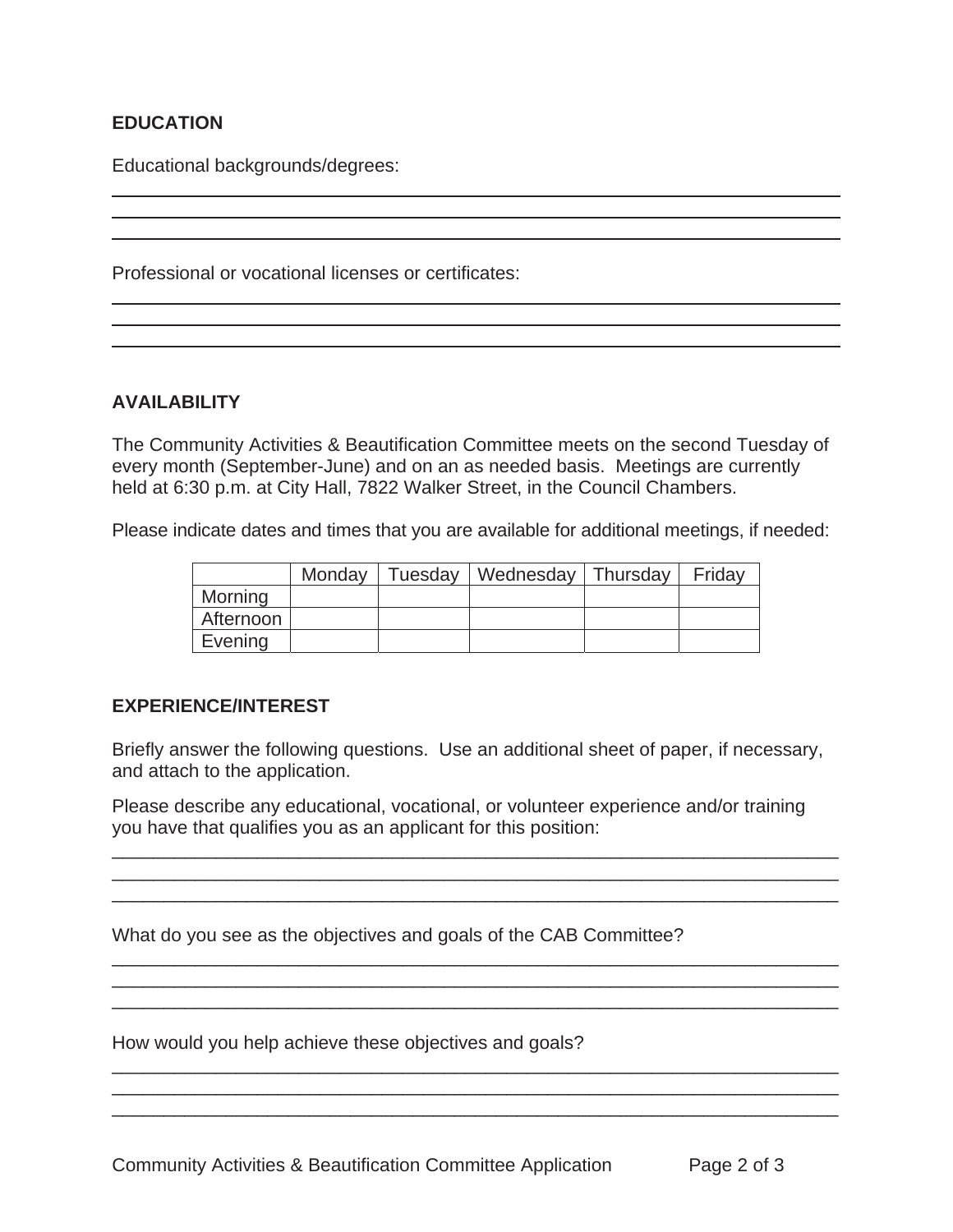Why are you interested in serving on the CAB Committee?

What special qualities can you bring to the CAB Committee?

You are invited to attach additional pages, enclose a copy of your resume, or submit supplemental information, which you feel may assist the City Council in its evaluation of your application.

\_\_\_\_\_\_\_\_\_\_\_\_\_\_\_\_\_\_\_\_\_\_\_\_\_\_\_\_\_\_\_\_\_\_\_\_\_\_\_\_\_\_\_\_\_\_\_\_\_\_\_\_\_\_\_\_\_\_\_\_\_\_\_\_\_\_\_\_\_\_ \_\_\_\_\_\_\_\_\_\_\_\_\_\_\_\_\_\_\_\_\_\_\_\_\_\_\_\_\_\_\_\_\_\_\_\_\_\_\_\_\_\_\_\_\_\_\_\_\_\_\_\_\_\_\_\_\_\_\_\_\_\_\_\_\_\_\_\_\_\_ \_\_\_\_\_\_\_\_\_\_\_\_\_\_\_\_\_\_\_\_\_\_\_\_\_\_\_\_\_\_\_\_\_\_\_\_\_\_\_\_\_\_\_\_\_\_\_\_\_\_\_\_\_\_\_\_\_\_\_\_\_\_\_\_\_\_\_\_\_\_

\_\_\_\_\_\_\_\_\_\_\_\_\_\_\_\_\_\_\_\_\_\_\_\_\_\_\_\_\_\_\_\_\_\_\_\_\_\_\_\_\_\_\_\_\_\_\_\_\_\_\_\_\_\_\_\_\_\_\_\_\_\_\_\_\_\_\_\_\_\_ \_\_\_\_\_\_\_\_\_\_\_\_\_\_\_\_\_\_\_\_\_\_\_\_\_\_\_\_\_\_\_\_\_\_\_\_\_\_\_\_\_\_\_\_\_\_\_\_\_\_\_\_\_\_\_\_\_\_\_\_\_\_\_\_\_\_\_\_\_\_ \_\_\_\_\_\_\_\_\_\_\_\_\_\_\_\_\_\_\_\_\_\_\_\_\_\_\_\_\_\_\_\_\_\_\_\_\_\_\_\_\_\_\_\_\_\_\_\_\_\_\_\_\_\_\_\_\_\_\_\_\_\_\_\_\_\_\_\_\_\_

### **REQUIREMENTS/ACKNOWLEDGEMENT**

*Please note that members of the Community Activities & Beautification Committee are required under the Political Reform Act to file a statement of economic interests (Fair Political Practices Commission (FPPC) Form 700) upon taking office, annually, and upon leaving office. This report includes information regarding all investments and business positions in business entities, and sources of income, that are located in, do business in, or own real property within the City of La Palma; all interests in real property, which is located in whole or in part within, or not more than two (2) miles outside, the City of La Palma; and all investments and business positions in, and sources of income from, business entities that provide services, supplies, materials, machinery, vehicles or equipment of a type purchased or leased by the City of La Palma as it relates to the committee members involvement on the Community Activities & Beautification Committee.* 

(A copy of the City's Conflict-of-Interest Code is available for review in the City Clerk's office)

I hereby acknowledge that, if appointed, as a member of the Community Activities and Beautification Committee I will be required to file a FPPC Form 700 and I certify that the above information is correct to the best of my knowledge.

\_\_\_\_\_\_\_\_\_\_\_\_\_\_\_\_\_\_\_\_\_\_\_\_\_\_\_\_\_\_\_\_\_\_ \_\_\_\_\_\_\_\_\_\_\_\_\_\_\_\_\_\_\_\_\_\_\_\_\_\_\_\_\_\_\_\_

| Signature | Date |
|-----------|------|
|           |      |

When completed, please mail or deliver a signed original:

**City of La Palma 7822 Walker Street La Palma, CA 90623 Attention: City Clerk**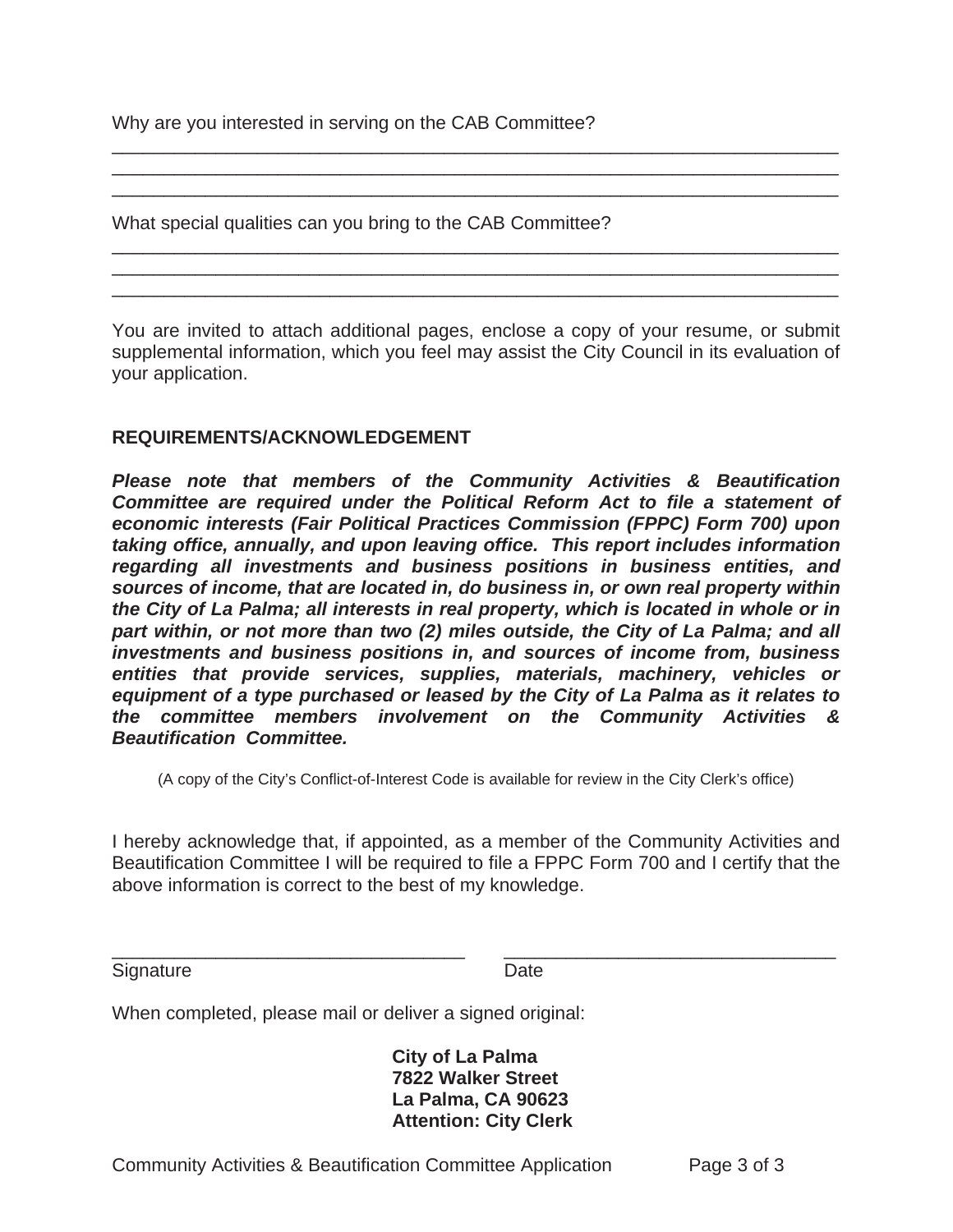#### **CITY OF LA PALMA**

#### **COUNCIL POLICY**

**NUMBER: 3 DATE (Adopted/Amended): March 20, 2018 SUBJECT: City Committees**

#### **POLICY:**

The City Council appoints two citizen committees to advise them on various City policies and actions and to provide enhanced public engagement relative to the affairs of the City. As of the adoption of this Policy, these two committees are the Community Activities and Beautification Committee (CAB), and the Development and Circulation Committee (DCC) (also may be referenced as the Development Committee in the Municipal Code.

#### Mission and Expectations

Each Council appointed Committee has a purpose or mission as defined in the Municipal Code or other formative document which guides their scope of responsibilities as an advisory body. Due to the important public participation process function served by each of the committees, individual Committee members also have common expectations placed upon them including:

- a. Attend all meetings and notify City staff in advance if they are unable to attend a meeting so that it can be determined whether a quorum for the meeting will exist;
- b. Adequately prepare for meetings;
- c. Show respect for staff and the community; and,
- d. Maintain residency within the City of La Palma.

Through the City Manager, staff shall notify the City Council when a Committee member is not meeting established expectations as defined above, where lack of attendance is having a negative impact on the Committee, or when a conflict of interest appears to exist. The City Council has the authority in such cases to remove and replace such Committee members.

#### Terms of Office

a. No person may serve on more than one of the two citizen committees concurrently.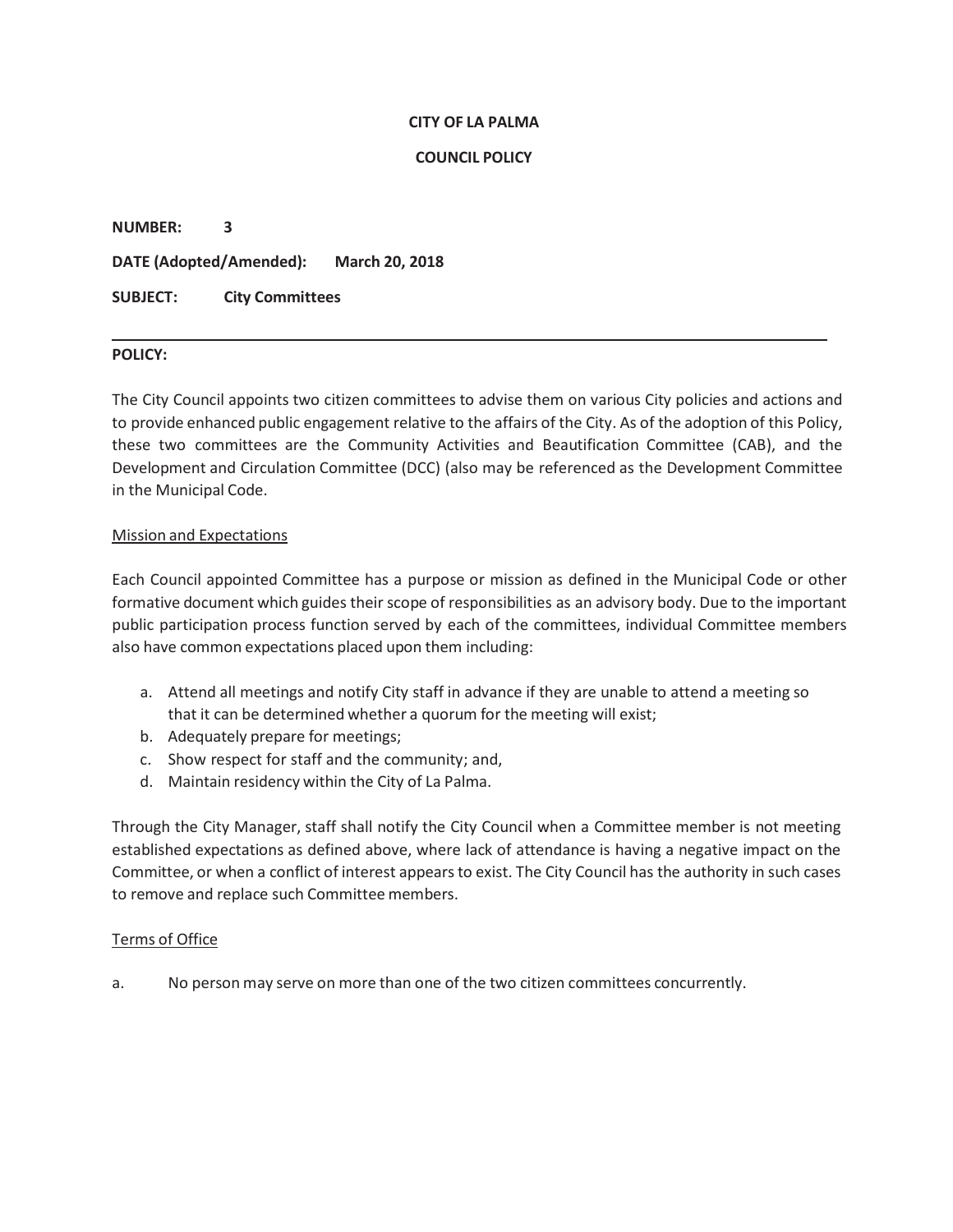City Council Policy No. 3 City Committees Page 2

- b. Committee members may resign or be removed by a majority vote of the Council at any time. When a vacancy exists in an unexpired term, the Council may make an appointment to fill the unexpired term.
- c. Each committee shall have seven members.

#### Selection and Appointment Process

All vacancies for appointed positions on City Committees shall be advertised, including those associated with expiring terms of office. Vacancies may be advertised prior to the actual expiration of the Committee member's term in an effort to fill vacancies as close as possible to the expiration date. All vacancies on any citizen committee will be filled using the process described below, except that if a vacancy occurs because of a resignation, the Council may either re-advertise using the process described below or appoint an applicant from an existing list to fill the unexpired term, as described above.

- a. City Clerk prepares a *Citizen Committee Availability Notice*. The Notice will detail the current or anticipated vacancy status and identify the committees affected. The Notice will describe the committee's mission and meeting location/time information. The Notice will also specify a specific application deadline and have a minimum fining period of at least thirty (30) days.
- b. Notice will be advertised in the regular pages of a newspaper of general circulation in the City of La Palma, posted at the three designated official posting locations, publicized in various City publications (as timing permits), and highlighted on the City's website.
- c. All interested applicants, including incumbents seeking reappointment, will be required to fill out an application. The application forms will be specific for each of the citizen committees and will be available from the City Clerk. Interested members of the community may apply for more than one committee vacancy. Applications for vacant and/or expiring committee positions may be filed with the City Clerk at any time and will be retained until a vacancy occurs.
- d. Applications received prior to the filing deadline will be reviewed by the City Clerk to ensure eligibility of the applicants.
- e. All eligible applicants will be invited to an interview conducted by the entire City Council. Where practicable, such interviews should be conducted within 45 days from receipt of an application or close of an application period. At the conclusion of interviews, deliberations will be conducted and appointments will be announced/approved in a regular City Council meeting. Appointment requires a majority vote of the City Council.
- f. To ensure a quorum when a conflict of interest arises, no more than two appointments will be made to the Development and Circulation Committee wherein the Committee Members live within 500 feet of another member (500 feet is the typical circumference where a Committee Member would have to recuse themselves from participating in a decision when the affected property is within 500 feet of their property).
- g. If after the appointment process, a vacancy still exists on a committee, staff will, at a minimum, continue to publicize the vacancy through the City website until the vacancy is filled.